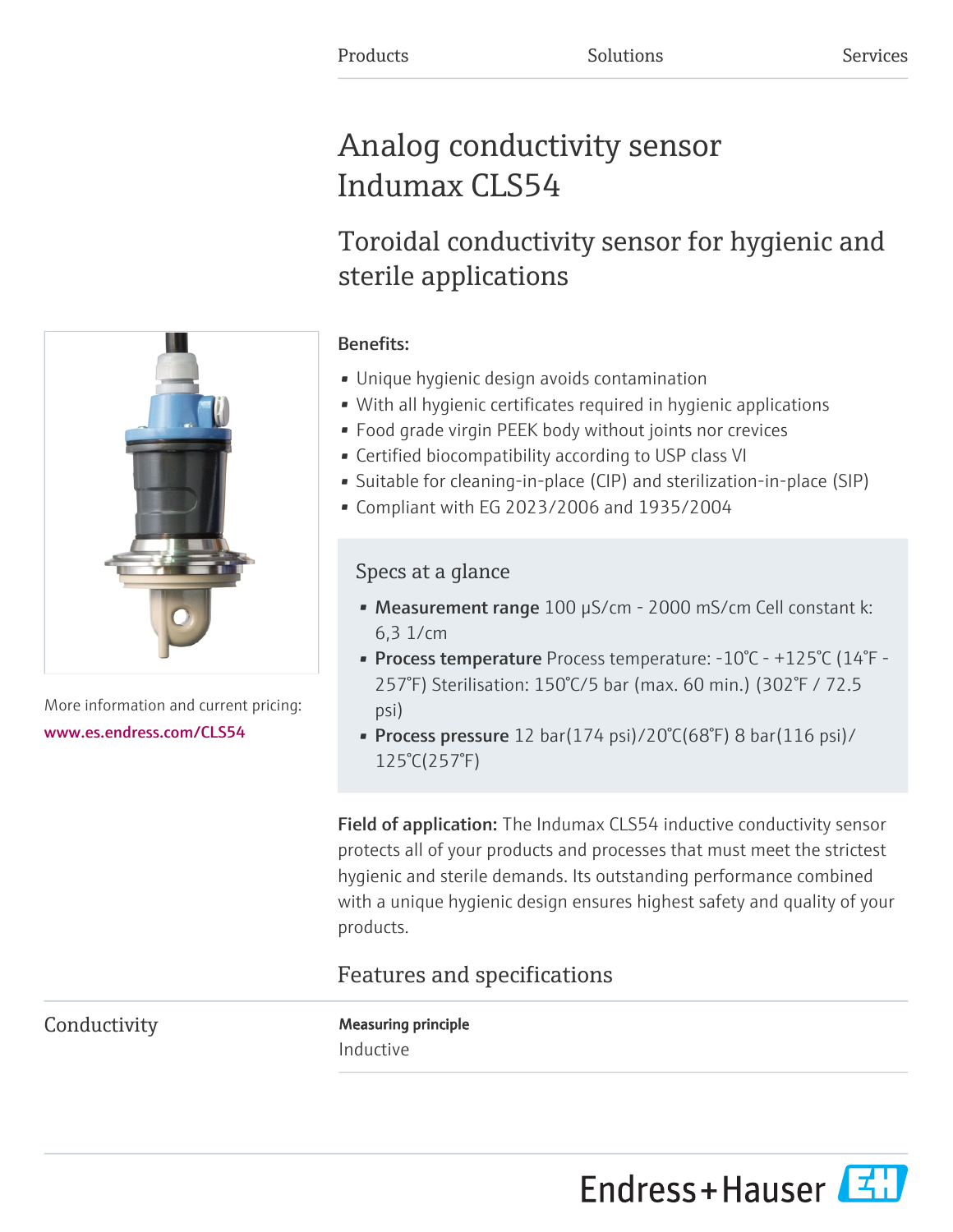## Conductivity **Application**

Food, beverage and pharmaceutical industries and in biotechnology.

#### Characteristic

Specifically intended for use in hygienic applications and especially suitable for following applications:

Phase separation, control of CIP, concentration control, product monitoring, leakage monitoring.

#### Measurement range

100 µS/cm - 2000 mS/cm Cell constant k: 6,3 1/cm

#### Measuring principle

Inductive conductivity measurement

#### Design

Hygienic design with food-grade virgin PEEK body in jointless and creviceless design including all hygienic certifications.

#### Material

In contact with medium: Virgin PEEK Surface roughness: Ra<0.9µm

#### Process temperature

Process temperature: -10°C - +125°C  $(14°F - 257°F)$ Sterilisation: 150°C/5 bar (max. 60 min.) (302°F / 72.5 psi)

#### Process pressure

12 bar(174 psi)/20°C(68°F) 8 bar(116 psi)/125°C(257°F)

#### Temperature sensor

Pt1000 (class A)with a temperature response time T90 < 27s.